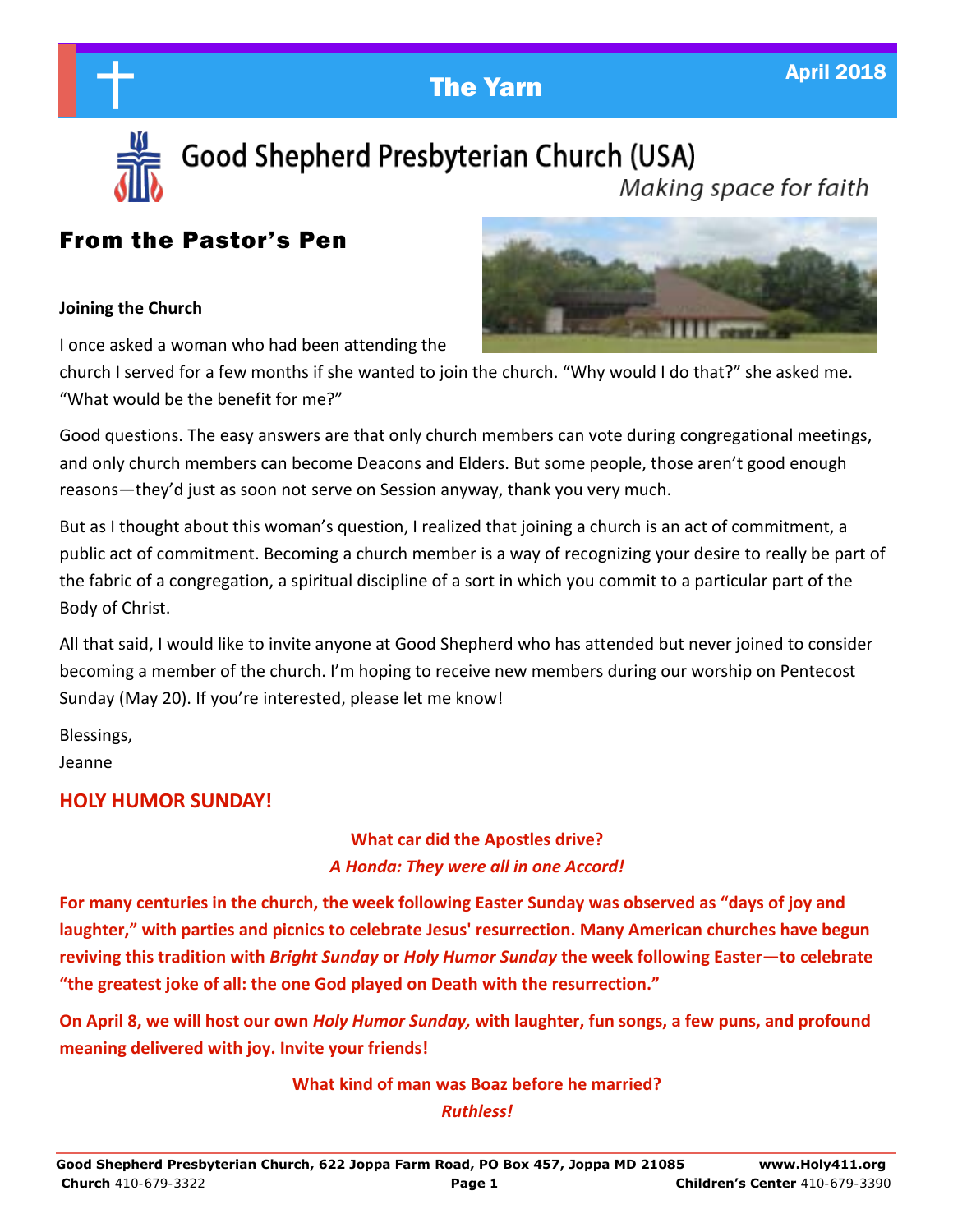## Session Highlights - March 2018

In an effort to keep the congregation informed of what's going on at Session meetings, we are committing to reporting on each meeting in the next Yarn. Church members are always welcome at Session meetings, which are held on the second Thursday of each month at 7:00.

A 24 Camera Security System to augment the church's existing security system will be installed in the next month or so. The cost is estimated to be about \$3,000.

Following our three congressional gatherings to discuss our church life, a Ministry Assessment Report was written. The report was reviewed by Session on March 8 and forwarded to the Baltimore Presbytery Committee on Ministry (COM) for their approval. Meanwhile, GSPC's Nominating Committee, chaired by Soung Hee Baranowski, is building a slate of nominees for the Pastor Nominating Committee (PNC).

## Work Party—April 14—9:30am WE NEED YOURHELP!!!

The annual Church Work Party will be held on Saturday, April 14<sup>th</sup>, beginning at 9:30 AM. After we are finished working, lunch will be provided!

#### **Our goal is to accomplish the following tasks:**

- **1. Sanctuary Cleaning – Window cleaning, pew vacuuming, etc.**
- **2. Mulching the plant beds around the Church Building.**
- **3. Adding mulch to the Children's Center Playground.**
- **4. Cleaning out the dirt strip between the Church and Library parking lots, adding top soil, and planting grass seed on the dirt strip.**

You can see from the list that there are a wide variety of tasks from easy to more difficult. We will need people to work inside on the Sanctuary tasks and many people to work on the outdoor tasks.

A sign-up sheet and table will be located in the Narthex for your convenience to let us know that you will be there to help spruce up our Church. Many hands make for an easier job for all those involved.

Please bring gloves, shovels, rakes, 5 gallon buckets, and wheel barrows for the outside tasks. Materials will be provided for the inside tasks.



Any questions, ask Gary Workman or Wayne Douglas.

### **See you at 9:30 AM on April 14th!!!**

| <b>Ushers</b>  | Ushers:  |                          | <b>Tellers:</b>   | <b>Readers:</b> |
|----------------|----------|--------------------------|-------------------|-----------------|
|                | April 1  | Petnic, Workman          | Bohns, Kent       | K. Young        |
| <b>Tellers</b> | April 8  | Tich, McKemy, Morgan     | Starke, Webster   | C. PreVatte     |
|                | April 15 | Douglas, Webster, Starke | Pfoutz, Tich      | V. Maas         |
|                |          | April 22 Maas, Wronowski | PreVatte, Workman | C. PreVatte     |
| <b>Readers</b> | April 29 |                          | Baranowski, Maas  | F. Burns        |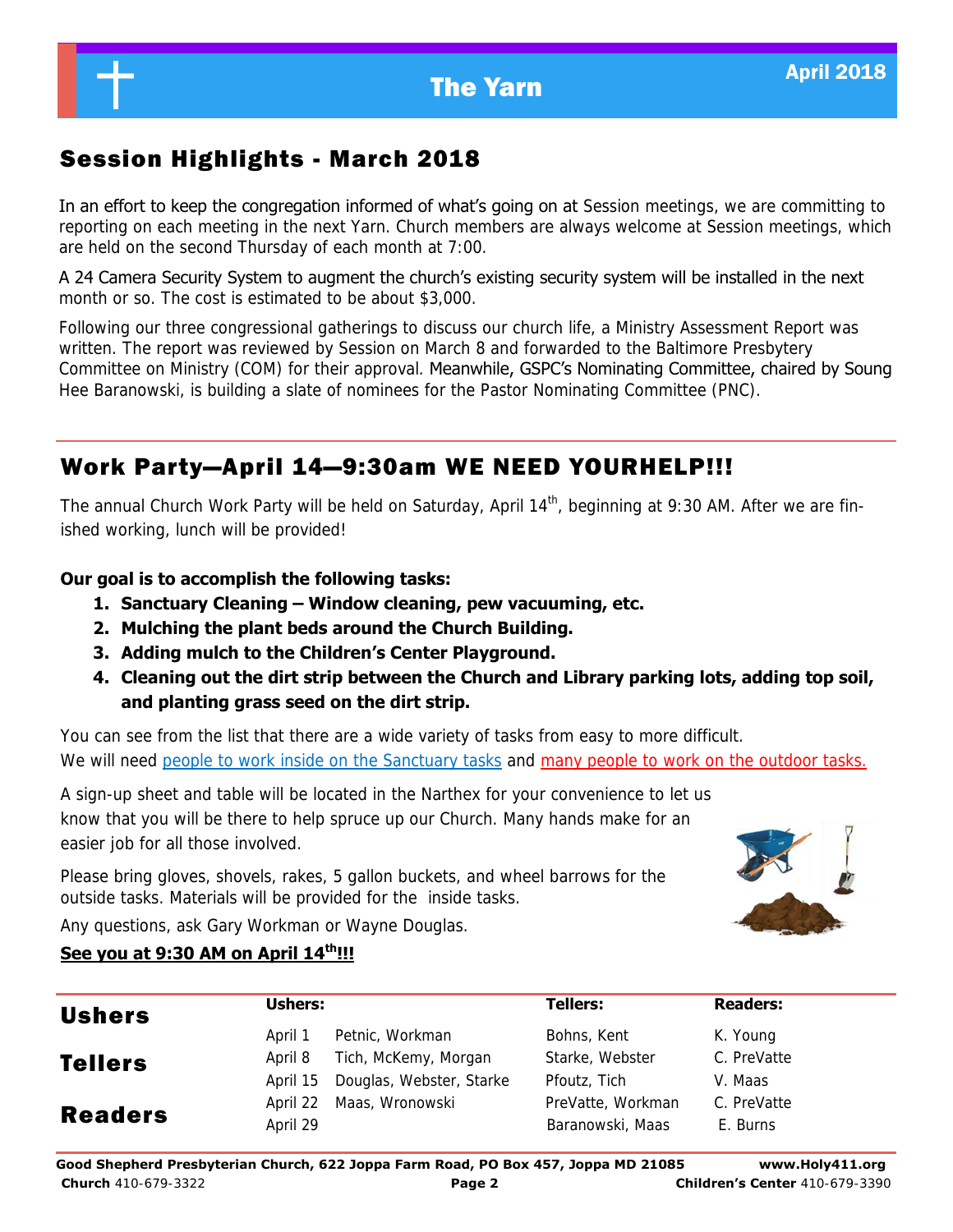## Facilities Committee Needs Help

The Facilities Committee could use some help with the many needs of the church including the Children's Center! You don't have to join the committee, unless of course you wish to do so; however we would greatly appreciate your help with putting down ice melt on slick mornings to help keep the Children's Center and the church offices open for business, or just stopping by the church in the evenings or mornings to ensure no one is starting fires or vandalizing the church property. In the Spring we will be mulching and planting shrubs. There are also mowing and trimming jobs in the Spring and Summer and simple building repairs throughout the year.

There are any number of opportunities to be of assistance. Please think about it and if you are ready, willing, and able to help out, see any of the committee members which includes Jim Petnic, Mike McKemy, Mike Bohns, Dorothy Burns, Ellie Pfoutz, Wayne Douglas or Gary Workman.

#### **The Committee thanks you in advance for your consideration.**

### Women's Bible Study—Thursday, April 12, 2018 - 10:00–11:30—Upper Room

# *Cloud of Witnesses: The Community of Christ in Hebrews*

BIBLE STUDY-LESSON 8 - In Community with the Household of Faith

What's the first thing that come to your mind when you think of the image of a house?

#### READ THE FOLLOWING: Hebrews 3:1-6; Numbers 12:7; James 2:1-4; Psalm 127:1-2

KEY IDEA: Lesson 8 examines the household of faith that reminds us of our supportive home with each other in God.

PRAYER LEADER: Norma HOSPITALITY: Elaine/Winsome

CLOUD OF WITNESSES: Jane

**Going Out to Lunch**

## Women's Association—April Dates

#### **Thursday, April 12 10:00 AM:**

Circle Bible Study Lesson 8 – In Community with the Household of Faith

**Thursday, April 26 10:00 AM** (4<sup>th</sup> Thursday Program) Card Making Workshop Please bring old cards that have appropriate pictures to re-use. Bring your lunch.

In March the women worked on Pillowcase dresses and filled Easter eggs for our annual hunt. Thanks to all who donated to these projects and worked to complete these missions!!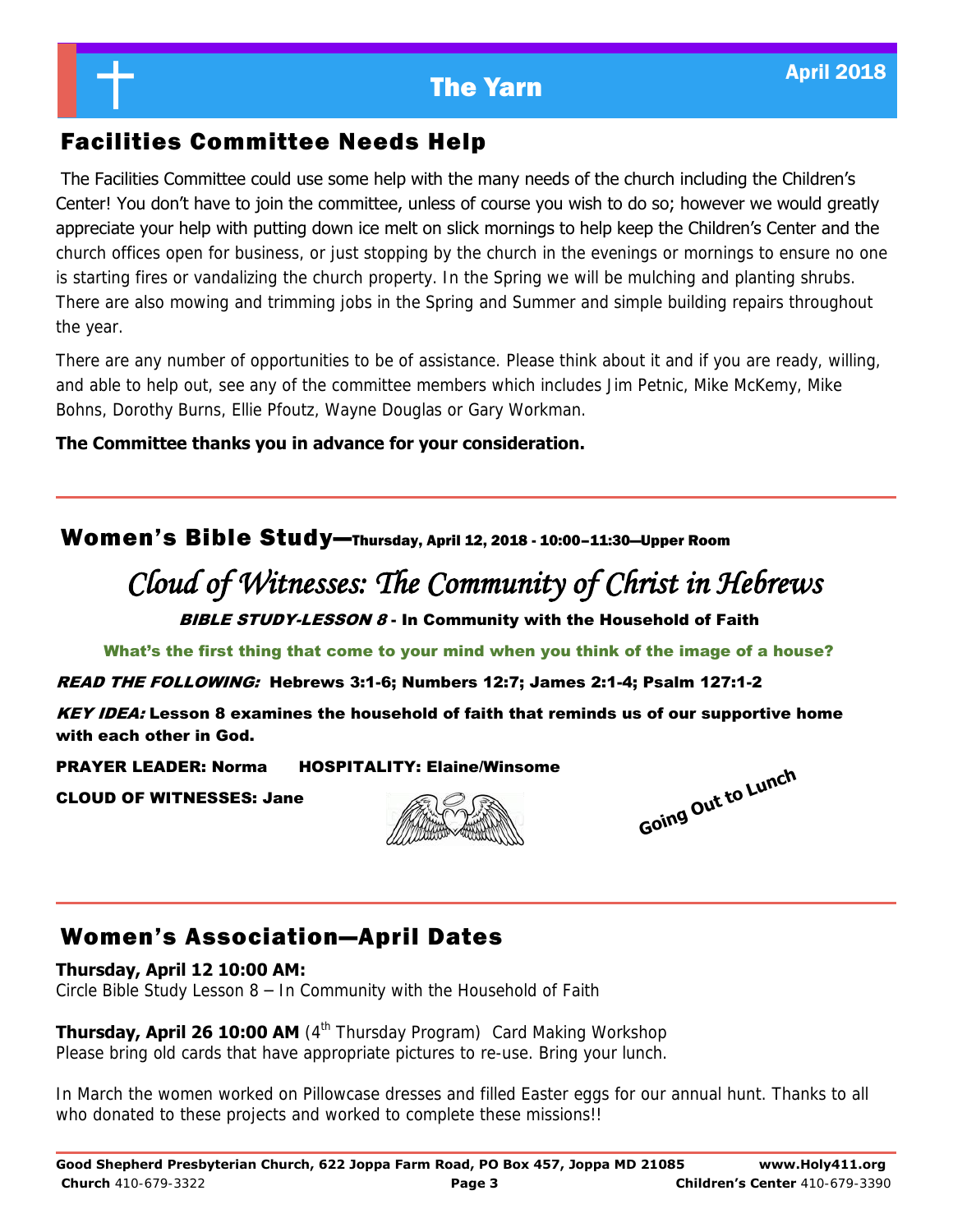## Shepherd's Kids

On March 14, 2018, Shepherd's Kids began looking at Holy Week. After reading the story "The Donkey That No One Could Ride," they began looking at scriptures about the events of Holy Week and made Resurrection Eggs. They learned the song "He Lives" and asked to sing "Jesus Loves Me."



**Next Shepherd's Kids See you on April 11 and 18th** 



## Deacons Happy Spring!?

The deacons would like to thank everyone for the abundance of items collected for the Annual Easter Egg Hunt. Our congregation is amazingly supportive and giving. I'm certain we brought fun and laughter to many children and adults.

#### **Save The Date - SPRING FLING**

We are going to give this a second go! Saturday, May 12th from 8 a.m - 2 p.m. Join us once again for food, fun, gifts for Mothers Day, and much more. We will have both direct sale vendors and yard sale space. The cost is \$25 for a 10x10 space. We will not be renting tables this year, so please plan accordingly.

If you wish to donate, we will be collecting items for the church yard sale table. We will not be accepting clothing, only household treasures! In addition, we will be collecting books for the book table, and the Women's Group will need goodies for their bake table.

Please help us get the word out. Be sure to invite family and friends. Flyers will be circulating. Ask any deacon if you would like a small supply for distribution.

#### **COFFEE HOUR**

Please be sure to check the new sign-up sheet and communicate with your team. Thank you Clay and Becky, for organizing the new system.

#### **CARES AND CONCERNS**

Remember to contact Elaine Tich if you know of someone in need of a card, a call, or a visit. Elaine will be happy to coordinate.

**REMINDER** - Redners tapes are always being collected and this helps support the Food Pantry.

How are we doing? Is there something you would like the Deacons to address? Do you have an idea you wish to share? Let us know, we want to hear from you. You may contact any deacon directly, or leave a note in our mailbox, located in Dorothy's office.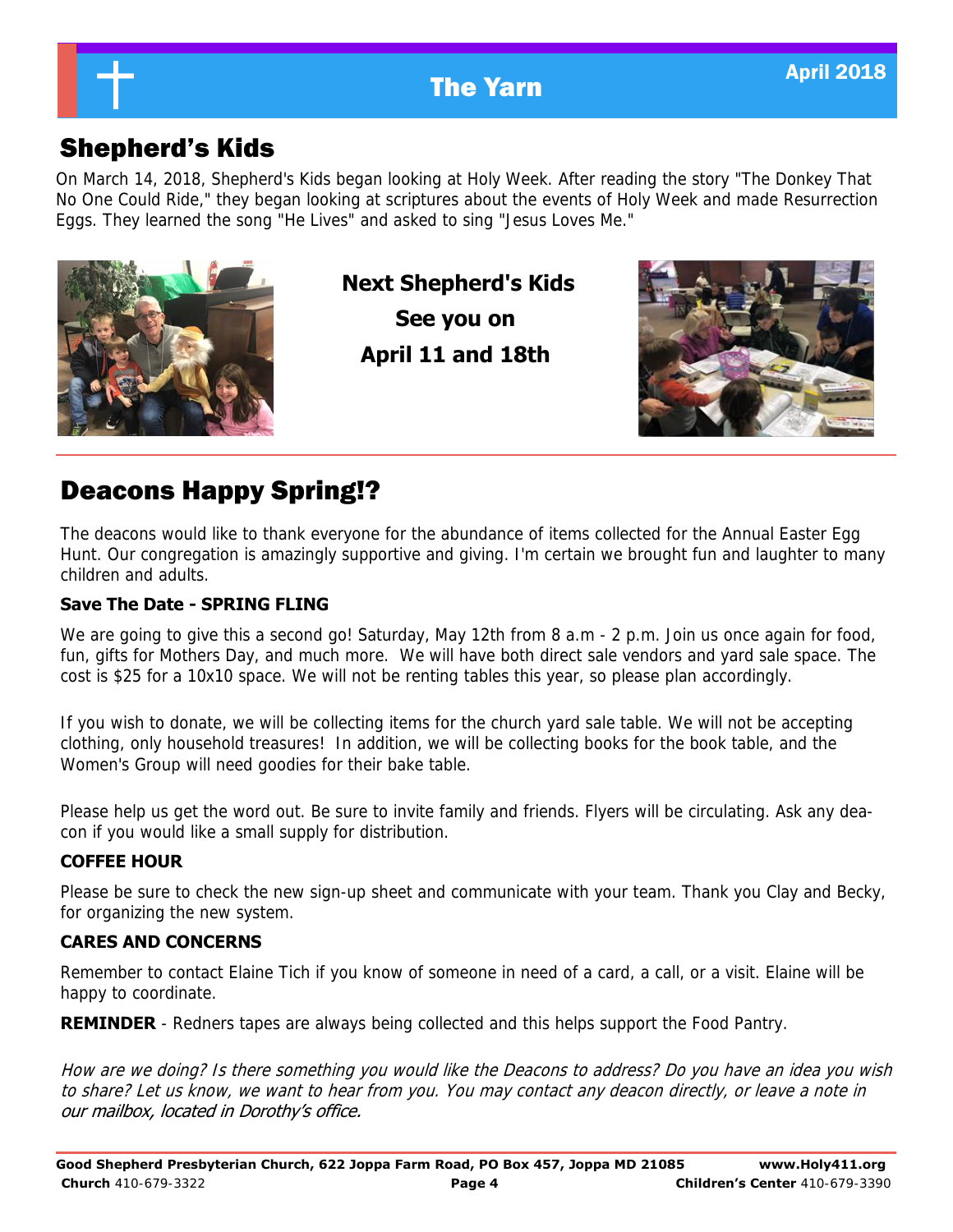

## Coffee Hours Teams April

| <b>1st Sunday</b> | <b>POT LUCK</b>           |
|-------------------|---------------------------|
| 2nd Sunday        | Delores Barr              |
|                   | Mary Kaye Kent            |
|                   | Clay & Vickie Maas        |
|                   | Jerry & Elaine Tich       |
|                   | Lamie Mongola             |
| 3rd Sunday        | Sounghee & Bud Baranowski |
|                   | Wayne & Joan Douglas      |
|                   | Winsome LaComb            |
|                   | Jessica Nguyen            |
|                   | Ruth Wagner               |
|                   | Sarah Weich               |
|                   | Gary & Jane Workman       |
|                   | Hazel & Jim Morgan        |
| 4th Sunday        | Chris Bohns               |
|                   | Berry & Valerie Davis     |
|                   | Filie Pfoutz              |
|                   | Norma Webster             |
|                   | Kathy Young               |
|                   | Edie & Dave Burns         |
| 5th Sunday        | <b>DEACONS</b>            |

## Community Palm Sunday







## **Officers**

**ELDERS:**  Lynn Villa **Mike Bohns** Mike Bohns

#### **DEACONS: Class of 2018 Class of 2019 Class of 2020**

Norma Webster **Elaine Tich** Ashley Andrews Susan Luu Chris Bohns Allen Wronowski

**Class of 2018 Class of 2019 Class of 2020** Gary Workman Sounghee Baranowski Cindy PreVatte Mary Kaye Kent **Hazel Morgan** Ellie Pfoutz Jerry Tich **Gail Wronowski** Farrell Maddox

Valerie Davis

Becky McKemy Clay Maas Redet Fiseha

## Prayer List

Philip Pugh, Wayne Weich, Diana Ciccotelli, Rodger & Vyona Bultena, Ed Matthai, Suzy Phillips, Dr. Whiteford, Steve Rapley, Jenna & Seaver Shunk, Anita Barrett, Maureen, JoAnn Hanes, Millie Fike, Rev. Neta

Pringle, Malachi Webster, Caroline, Marlene

#### **gsprayers@juno.com**



**Good Shepherd Presbyterian Church, 622 Joppa Farm Road, PO Box 457, Joppa MD 21085 www.Holy411.org Church** 410-679-3322 **Page 5 Children's Center** 410-679-3390